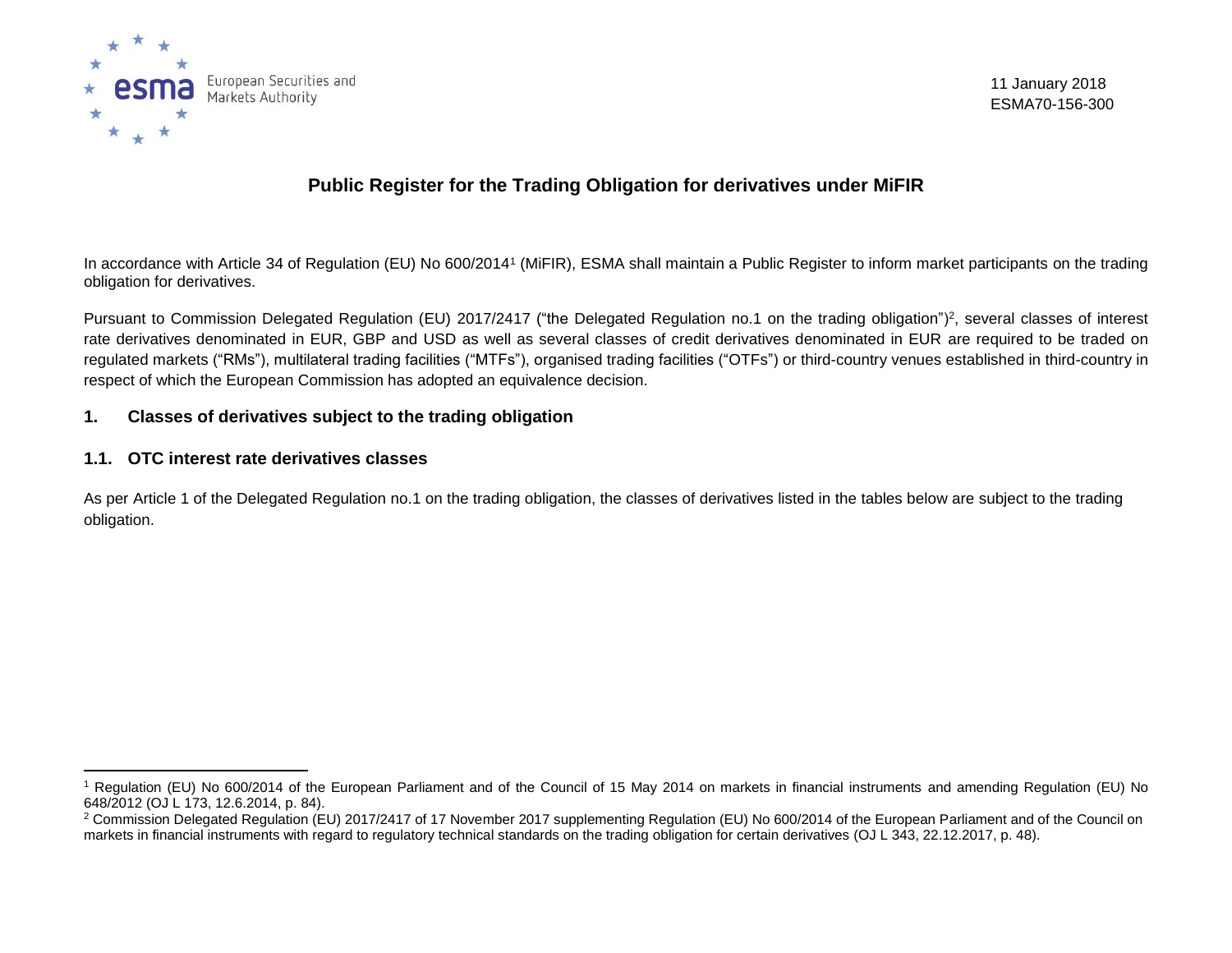

## **Table 1: Fixed-to-float single currency interest rate swaps**

| ID of<br>the<br>class | <b>Type</b>              | <b>Settlement</b><br><b>Currency</b> | <b>Trade</b><br><b>Start</b><br><b>Type</b> | <b>Optionality</b> | <b>Tenor</b>                            | <b>Notional</b><br><b>Type</b> | <b>Fixed Leg</b><br><b>Payment</b><br><b>Frequency</b> | <b>Fixed Leg</b><br><b>Day Count</b><br><b>Convention</b> | <b>Floating Leg</b><br><b>Reference</b><br><b>Index</b> | <b>Floating Leg</b><br><b>Reset</b><br><b>Frequency</b> | <b>Floating Leg</b><br><b>Day Count</b><br><b>Convention</b> |
|-----------------------|--------------------------|--------------------------------------|---------------------------------------------|--------------------|-----------------------------------------|--------------------------------|--------------------------------------------------------|-----------------------------------------------------------|---------------------------------------------------------|---------------------------------------------------------|--------------------------------------------------------------|
| 1.1                   | Fixed-<br>$to-$<br>float | <b>EUR</b>                           | Spot<br>$(T+2)$                             | <b>No</b>          | 2 to 10,<br>12, 15,<br>20 and<br>30Y    | Constant                       | Annual or<br>semi-<br>annual                           | 30/360 or<br>Actual/360                                   | <b>EURIBOR</b><br>6M                                    | Semi-annual<br>or quarterly                             | Actual/360                                                   |
| 1.2                   | Fixed-<br>to-<br>float   | <b>EUR</b>                           | Spot<br>$(T+2)$                             | <b>No</b>          | 2 to 7,<br>10, 15,<br>20 and<br>30Y     | Constant                       | Annual or<br>semi-<br>annual                           | 30/360 or<br>Actual/360                                   | <b>EURIBOR</b><br>3M                                    | Quarterly                                               | Actual/360                                                   |
| 1.3                   | Fixed-<br>to-<br>float   | <b>USD</b>                           | Spot<br>$(T+2)$                             | <b>No</b>          | 2 to 7,<br>10, 12,<br>15, 20<br>and 30Y | Constant                       | Annual or<br>semi-<br>annual                           | 30/360 or<br>Actual/360                                   | <b>USD LIBOR</b><br>3M                                  | Quarterly                                               | Actual/360                                                   |
| 1.4                   | Fixed-<br>$to-$<br>float | <b>USD</b>                           | <b>IMM</b><br>(next<br>2 IMM<br>dates)      | <b>No</b>          | 2 to 7,<br>10, 12,<br>15, 20<br>and 30Y | Constant                       | Annual or<br>semi-<br>annual                           | 30/360 or<br>Actual/360                                   | <b>USD LIBOR</b><br>3M                                  | Quarterly                                               | Actual/360                                                   |
| 1.5                   | Fixed-<br>$to-$<br>float | <b>USD</b>                           | Spot<br>$(T+2)$                             | <b>No</b>          | 2 to 7,<br>10, 12,<br>15, 20<br>and 30Y | Constant                       | Annual or<br>semi-<br>annual                           | 30/360 or<br>Actual/360                                   | <b>USD LIBOR</b><br>6M                                  | Semi-annual<br>or quarterly                             | Actual/360                                                   |
| 1.6                   | Fixed-<br>$to-$<br>float | <b>USD</b>                           | <b>IMM</b><br>(next<br>2 IMM<br>dates)      | <b>No</b>          | 2 to 7,<br>10, 12,<br>15, 20<br>and 30Y | Constant                       | Annual or<br>semi-<br>annual                           | 30/360 or<br>Actual/360                                   | <b>USD LIBOR</b><br>6M                                  | Semi-annual<br>or quarterly                             | Actual/360                                                   |
| 1.7                   | Fixed-<br>$to-$<br>float | <b>GBP</b>                           | Spot<br>$(T+0)$                             | <b>No</b>          | 2 to 7,<br>10, 15,<br>20 and<br>30Y     | Constant                       | Quarterly<br>or semi-<br>annual                        | Actual/365F                                               | <b>GBP LIBOR</b><br>6M                                  | Semi-annual<br>or quarterly                             | Actual/365F                                                  |
| 1.8                   | Fixed-<br>to-<br>float   | <b>GBP</b>                           | Spot<br>$(T+0)$                             | <b>No</b>          | 2 to 7,<br>10, 15,<br>20 and<br>30Y     | Constant                       | Quarterly<br>or semi-<br>annual                        | Actual/365F                                               | <b>GBP LIBOR</b><br>3M                                  | Quarterly                                               | Actual/365F                                                  |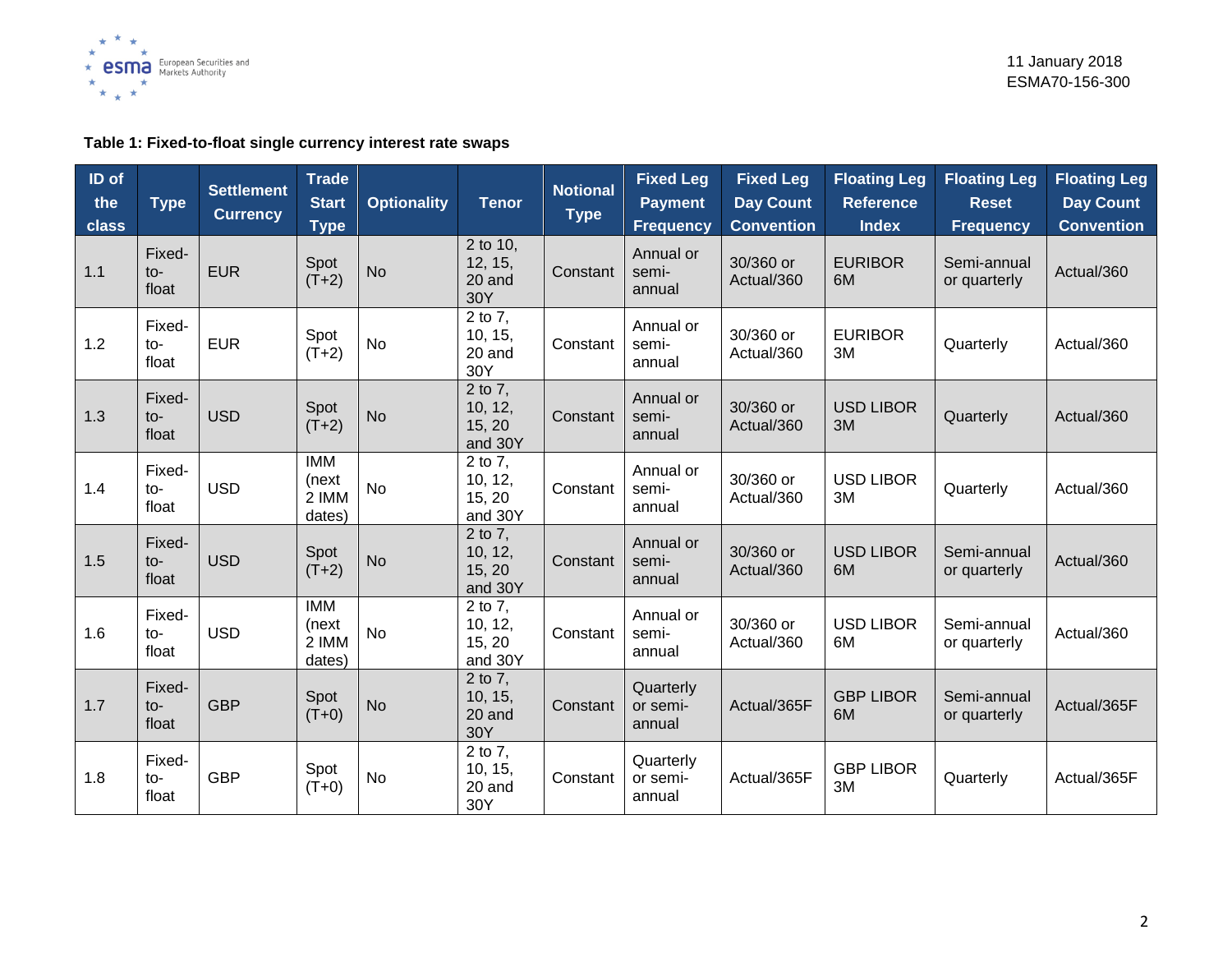

### **Table 2: Index Credit Default Swaps**

| <b>ID</b> of<br>$ $ the<br>class | <b>Type</b> | Sub-type         | Geographical<br><b>Zone</b> | <b>Reference Index</b>    | <b>Settlement</b><br><b>Currency</b> | <b>Series</b>                       | <b>Tenor</b> |
|----------------------------------|-------------|------------------|-----------------------------|---------------------------|--------------------------------------|-------------------------------------|--------------|
| 2.1                              | Index CDS   | Untranched Index | Europe                      | <b>iTraxx Europe Main</b> | <b>EUR</b>                           | On-the-run and<br>first off-the-run | 5Y           |
| 2.2                              | Index CDS   | Untranched Index | Europe                      | iTraxx Europe Crossover   | <b>EUR</b>                           | On-the-run and<br>first off-the-run | -5Y          |

### **2. Trading venues where the classes of derivatives subject to the trading obligation are traded**

### **2.1. EU trading venues**

The table below lists the EU trading venues where the classes of derivatives subject to the trading obligation are available for trading.

### **Table 3: EU trading venues relevant for the trading obligation**

| Trading venue full name | <b>MIC Code</b><br><b>Type</b><br>(Segment<br><b>or</b><br>Operating) | <b>MIC Code</b> | <b>Country of</b><br>establishment | <b>Competent</b><br><b>Authority</b> | Venue<br>Type (RM,<br>MTF, OTF) | <b>Interest</b><br>Rate <sup>3</sup> | Credit <sup>4</sup> |
|-------------------------|-----------------------------------------------------------------------|-----------------|------------------------------------|--------------------------------------|---------------------------------|--------------------------------------|---------------------|
| Aurel BGC OTF           | Segment                                                               | AURO            | France                             | ACPR/<br>AMF                         | <b>OTF</b>                      | <b>YES</b>                           | <b>NO</b>           |
| <b>CIMD OTF</b>         | Segment                                                               | <b>CIMV</b>     | Spain                              | <b>CNMV</b>                          | <b>OTF</b>                      | <b>YES</b>                           | <b>YES</b>          |
| <b>CAPI OTF</b>         | Operating                                                             | <b>CAPI</b>     | Spain                              | <b>CNMV</b>                          | <b>OTF</b>                      | <b>YES</b>                           | <b>NO</b>           |
| <b>BGC Brokers LP</b>   | Segment                                                               | <b>BGCO</b>     | United Kingdom                     | <b>FCA</b>                           | <b>OTF</b>                      | <b>YES</b>                           | <b>YES</b>          |

a<br>Indicates whether the trading venue trades at least one class of interest rate derivatives subject to the trading obligation<br>Indicates whether the trading venue trades at least one class of credit derivatives subject to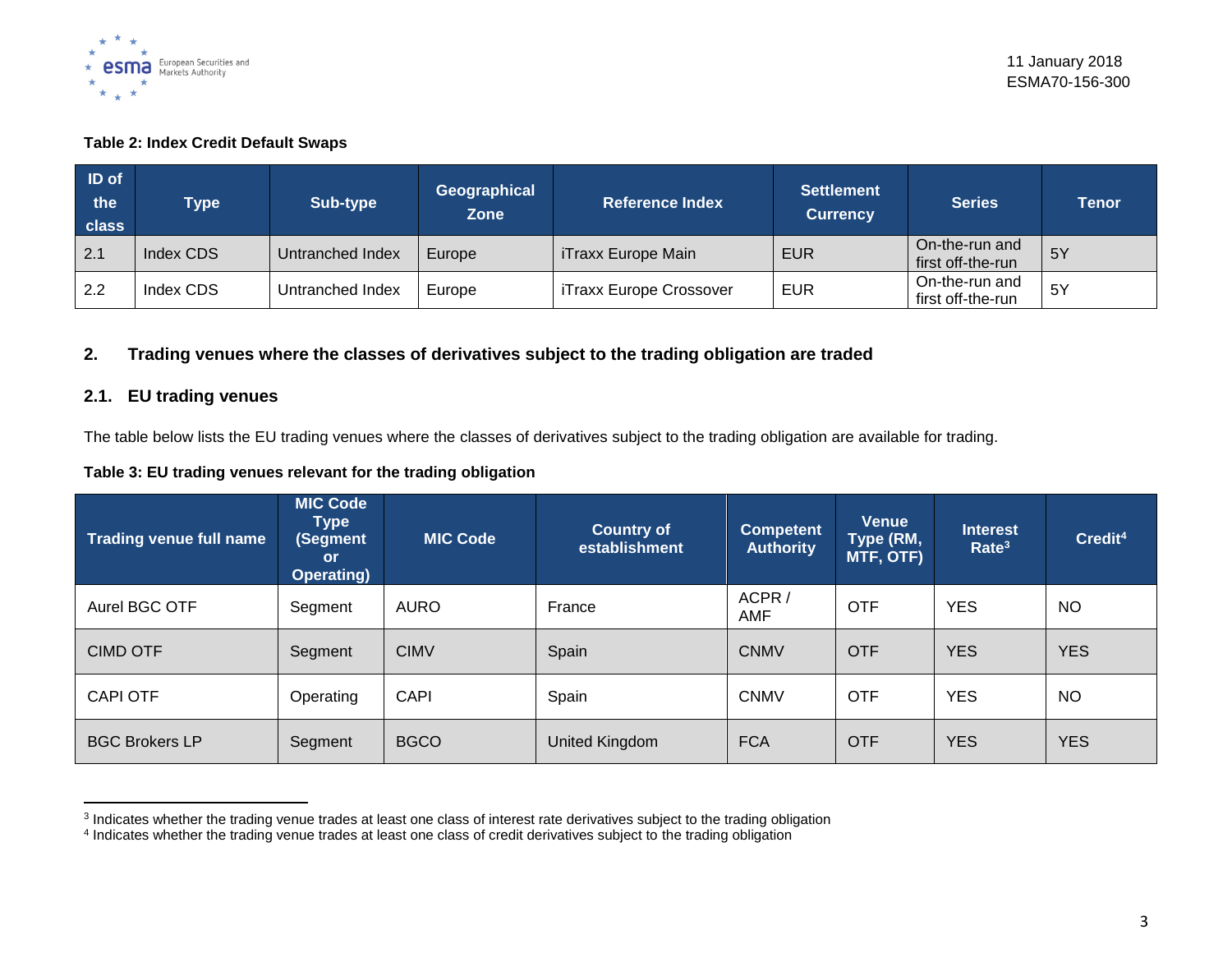

| <b>Trading venue full name</b>                      | <b>MIC Code</b><br><b>Type</b><br>(Segment<br><b>or</b><br><b>Operating)</b> | <b>MIC Code</b>                              | <b>Country of</b><br>establishment | <b>Competent</b><br><b>Authority</b> | <b>Venue</b><br>Type (RM,<br>MTF, OTF) | <b>Interest</b><br>Rate <sup>3</sup> | Credit <sup>4</sup> |
|-----------------------------------------------------|------------------------------------------------------------------------------|----------------------------------------------|------------------------------------|--------------------------------------|----------------------------------------|--------------------------------------|---------------------|
| <b>GFI Brokers Ltd</b>                              | Segment                                                                      | <b>GFBO</b>                                  | United Kingdom                     | <b>FCA</b>                           | <b>OTF</b>                             | <b>YES</b>                           | <b>YES</b>          |
| <b>Sunshine Brokers LLP</b>                         | Segment                                                                      | <b>SUNO</b>                                  | <b>United Kingdom</b>              | <b>FCA</b>                           | <b>OTF</b>                             | <b>YES</b>                           | <b>YES</b>          |
| <b>Tradition OTF</b>                                | Segment                                                                      | <b>TCDS</b>                                  | United Kingdom                     | <b>FCA</b>                           | <b>OTF</b>                             | <b>YES</b>                           | <b>YES</b>          |
| Trad-X                                              | Segment                                                                      | <b>TRDX</b>                                  | <b>United Kingdom</b>              | <b>FCA</b>                           | <b>MTF</b>                             | <b>YES</b>                           | <b>NO</b>           |
| <b>Tradeweb Europe Limited</b>                      | Segment                                                                      | <b>TREU</b>                                  | United Kingdom                     | <b>FCA</b>                           | <b>MTF</b>                             | <b>YES</b>                           | <b>YES</b>          |
| <b>Bloomberg Trading</b><br><b>Facility Limited</b> | Operating                                                                    | <b>BMTF</b>                                  | <b>United Kingdom</b>              | <b>FCA</b>                           | <b>MTF</b>                             | <b>YES</b>                           | <b>YES</b>          |
| <b>ICAP Securities OTF</b>                          | Segment                                                                      | IOIR (Interest rate)<br><b>IOCD</b> (Credit) | United Kingdom                     | <b>FCA</b>                           | <b>OTF</b>                             | <b>YES</b>                           | <b>YES</b>          |
| <b>Tullett Prebon (Europe)</b><br><b>MTF</b>        | Segment                                                                      | <b>TIRD</b>                                  | <b>United Kingdom</b>              | <b>FCA</b>                           | <b>MTF</b>                             | <b>YES</b>                           | <b>NO</b>           |
| <b>Tullett Prebon (Europe)</b><br><b>OTF</b>        | Segment                                                                      | TEIR, TEPI                                   | United Kingdom                     | <b>FCA</b>                           | <b>OTF</b>                             | <b>YES</b>                           | <b>NO</b>           |
| iSwap Euro MTF                                      | Segment                                                                      | ISWC, ISWR,<br><b>ISWB</b>                   | <b>United Kingdom</b>              | <b>FCA</b>                           | <b>MTF</b>                             | <b>YES</b>                           | <b>NO</b>           |
| <b>ICAP Global Derivatives</b><br><b>MTF</b>        | Segment                                                                      | <b>IGDL</b>                                  | United Kingdom                     | <b>FCA</b>                           | <b>MTF</b>                             | <b>YES</b>                           | <b>NO</b>           |
| <b>ICAP WCLK MTF</b>                                | Segment                                                                      | <b>IMRD</b>                                  | <b>United Kingdom</b>              | <b>FCA</b>                           | <b>MTF</b>                             | <b>YES</b>                           | <b>NO</b>           |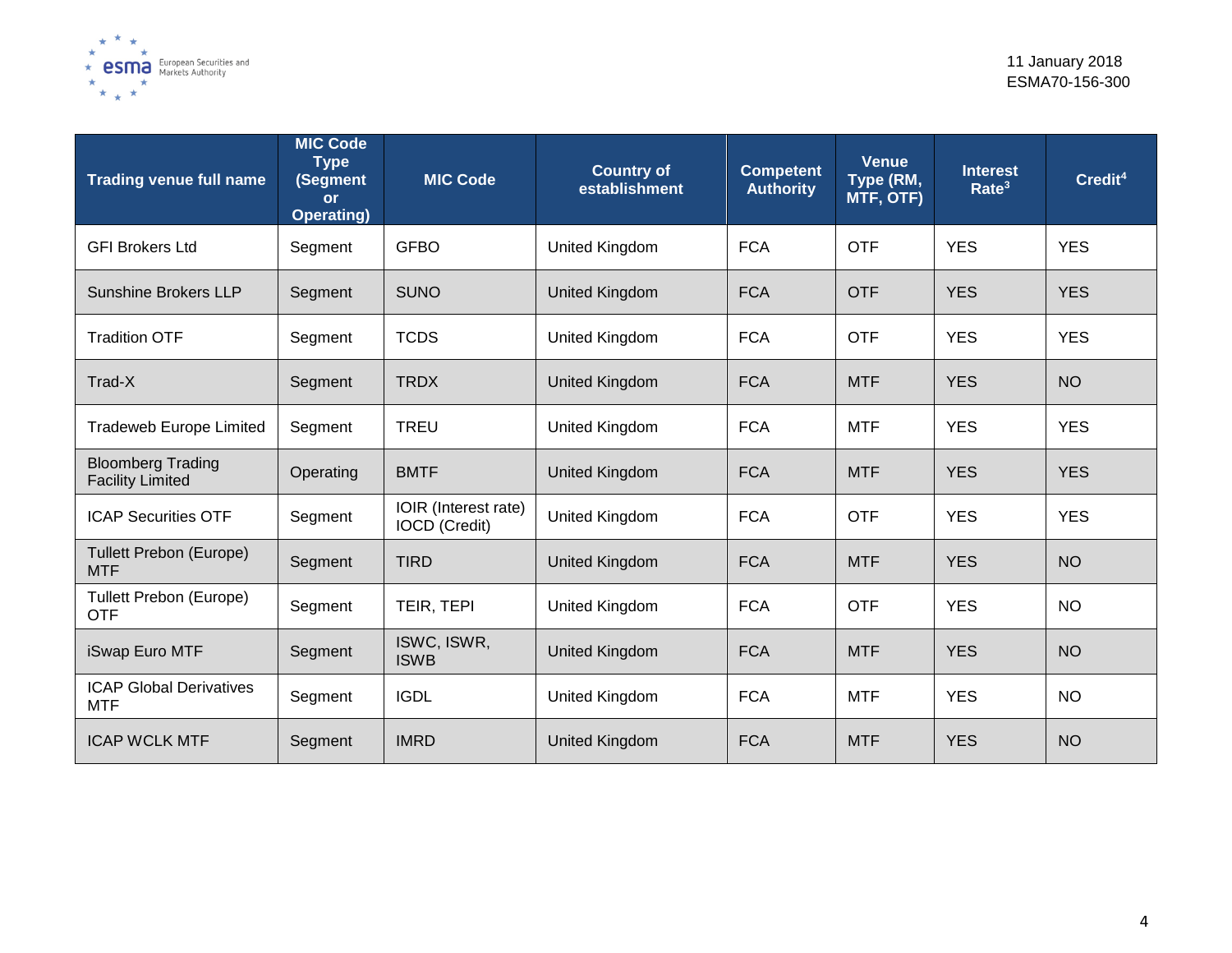

### **2.2. Third-country trading venues**

In accordance with Article 28(1)(d) of MiFIR, counterparties may also fulfil the trading obligation by trading on a trading venue established in a third-country in respect of which the European Commission has adopted an equivalence decision and provided that the third country provides for an effective equivalent system for the recognition of trading venues.

The table below lists the third-countries that meet those conditions and the categories of trading venues covered by the equivalence decisions.

### **Table 4: Third-countries deemed equivalent for the purpose of the trading obligation**

| Country                  | <b>DReference of the </b><br><b>Equivalence Decision</b>        | $\,$ Category of trading venues covered by the Equivalence $\,$<br>Decision                                  |
|--------------------------|-----------------------------------------------------------------|--------------------------------------------------------------------------------------------------------------|
| United States of America | Commission Implementing<br>Decision (EU) 2017/2238 <sup>5</sup> | Designated contract markets (DCM) and Swap execution facilities<br>(SEF) listed in the Annex to the Decision |

### **3. Dates from which the trading obligation takes effect**

The table below gives an overview of the dates on which the trading obligation takes effect pursuant to the Delegated Regulation no.1 on the trading obligation.

#### **Table 5: Dates from which the trading obligation takes effect**

| <b>Category of</b><br>counterparty | Short description of the category                                                                                                                                                                         | Date of taking effect<br>for classes 1.1 to 1.8 | Date of taking effect<br>for classes 2.1 and<br>$2.2^{\circ}$ |
|------------------------------------|-----------------------------------------------------------------------------------------------------------------------------------------------------------------------------------------------------------|-------------------------------------------------|---------------------------------------------------------------|
| <b>Category 1</b>                  | Clearing Members in the classes subject to the clearing obligation<br>Please refer to the Public Register for the clearing obligation for additional information on the clearing<br>members in Category 1 | 3 January 2018                                  | 3 January 2018                                                |

 $\overline{a}$ <sup>5</sup> Commission Implementing Decision (EU) 2017/2238 of 5 December 2017 on the equivalence of the legal and supervisory framework applicable to designated contract markets and swap execution facilities in the United States of America in accordance with Regulation (EU) No 600/2014 of the European Parliament and of the Council (OJ L 320, 6.12.2017, p. 11).